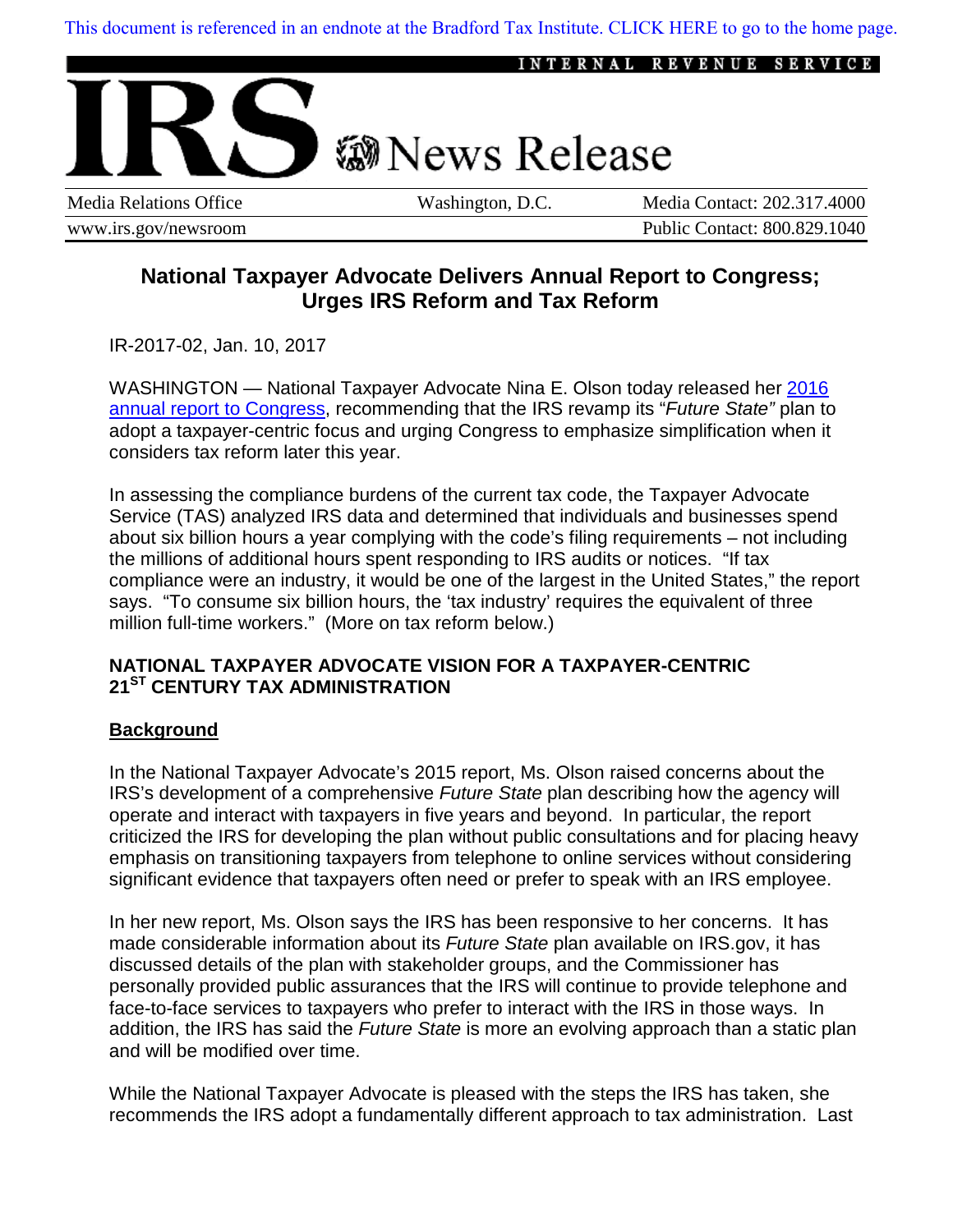year, Ms. Olson announced she would gather broader perspectives about taxpayer needs and preferences and then present her own recommendations for the IRS's future state. During 2016, she held 12 public forums around the country, most along with Members of Congress who have a strong interest in tax administration, to hear from taxpayers and other stakeholders. In addition, TAS held focus group interviews with practitioners and preparers at each of the five Nationwide Tax Forums, and commissioned a nationwide survey of taxpayers to collect statistically representative data. Based on this information, she presents a "Special Focus" in this year's report that sets out her own vision for the tax agency. "This is arguably the most important piece I have written about the IRS in my fifteen years serving as the National Taxpayer Advocate," Ms. Olson wrote.

## **Putting Taxpayers First**

Ms. Olson presents a series of proposals to improve tax administration, placing particular emphasis on changing the culture of the IRS. "To create an environment that encourages taxpayer trust and confidence, the IRS must change its culture from one that is enforcement-oriented to one that is service-oriented," she says.

Ms. Olson says the IRS for decades has viewed itself first and foremost as an enforcement agency, and she expresses concern that its "enforcement first" approach continues to predominate even as the agency is developing its *Future State* plan:

- Of the IRS's current appropriated budget of \$11.2 billion, 43 percent is allocated to enforcement, while less than six percent is allocated to taxpayer outreach and education activities. Despite this imbalance, [the IRS budget request for FY 2017](https://www.treasury.gov/about/budget-performance/budget-in-brief/BIB17/13.%20IRS%20FY%202017%20BIB%20v2-1.pdf) sought an increase in enforcement funding of 7.2 percent, as compared with just 3.1 percent for taxpayer services.
- The IRS's proposal to increase enforcement funding by more than taxpayer services funding was made against a backdrop in which the agency has been unable to meet basic taxpayer needs. Of particular note, the IRS annually receives more than 100 million telephone calls. Yet among calls routed to its telephone assistors, the IRS was able to answer only 38 percent in FY 2015 and 53 percent in FY 2016, and taxpayers who managed to get through were kept on hold for an average of 30 minutes and 18 minutes, respectively, in those years.
- The IRS for more than a decade has published annual "**Enforcement and Service** [Results"](https://www.irs.gov/pub/newsroom/fy2015enforcementandserviceresults2015.pdf) on its website. These consist of five pages of enforcement data (including audit rates for individuals and business entities, enforcement dollars assessed, enforcement dollars collected, liens filed, levies issued, and criminal indictments and convictions), as compared with one page of taxpayer service data at the end. The report points out that in a large organization, "you get what you measure."
- Each of the IRS's four business operating divisions began by developing its own *Future State* plan and an accompanying ["taxpayer vignette"](https://www.irs.gov/uac/newsroom/future-state-and-irs-activities) that the IRS has posted on its website to illustrate how its vision of the future state will work. Each vignette shows the IRS contacting a taxpayer to conduct an audit or otherwise challenge a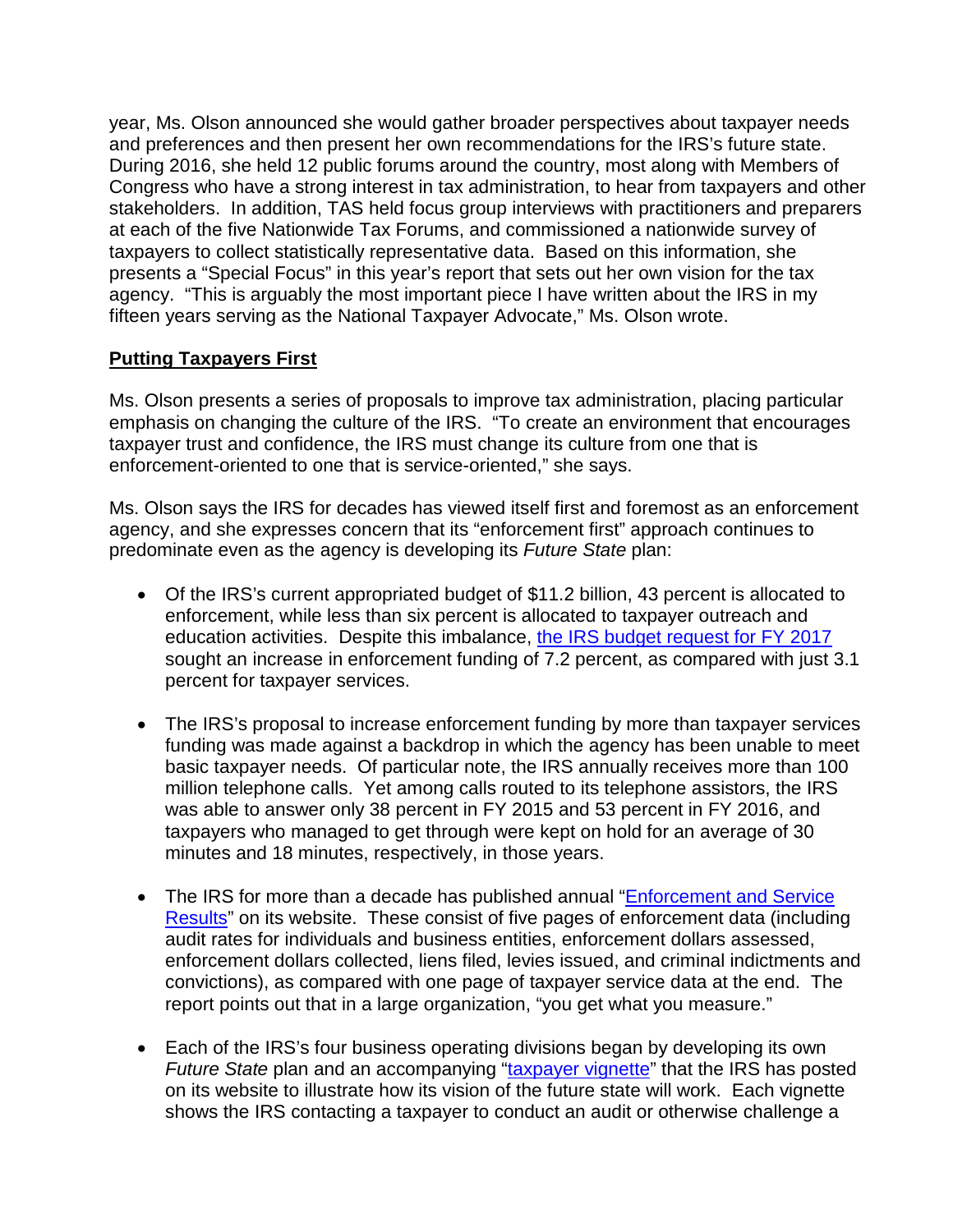taxpayer's return, and in every case, the vignette shows the taxpayer ultimately conceding the IRS is correct and consenting to the IRS's proposed adjustment – all in a digital environment. That all four operating divisions chose to illustrate their *Future State* by showing that they were right and the taxpayer was wrong is concerning, the report says. "Nowhere did [any] vignette demonstrate how the taxpayer could prevail in the system of the future," it adds.

• In the IRS Restructuring and Reform Act of 1998, Congress directed the IRS to "restate its mission to place a greater emphasis on serving the public and meeting taxpayers' needs." In response, the IRS adopted the following mission statement: "Provide America's taxpayers top quality service by helping them understand and meet their tax responsibilities and *by applying the* tax *law* with integrity and fairness to all." (Emphasis added.) In 2009, with no public discussion, the IRS quietly changed its mission statement to read: "Provide America's taxpayers top quality service by helping them understand and meet their tax responsibilities and *enforce the tax law* with integrity and fairness to all." (Emphasis added.) "This shift in tone and emphasis, from 'apply' to 'enforce,' has significant consequences for taxpayers, and is closely related to the issue of agency culture," Ms. Olson wrote.

#### **Service Emphasis and Trust Can Increase Tax Compliance**

If the IRS views its primary mission as "enforcing" the tax laws, it will design its procedures and apply its resources to "hunt down" taxpayers whom it views as noncompliant, the report says. "In an enforcement-oriented tax agency, if taxpayers don't get the help they need to comply and they make a mistake, they are treated as if they are tax evaders. This treatment in turn breeds resentment and increases the risk that the taxpayer who was willing to comply is no longer willing to do so. In this way, the underlying assumption by the tax agency that taxpayers will evade tax becomes a self-fulfilling proposition. The agency ends up converting a compliant taxpayer into a noncompliant one."

The report goes on to articulate an alternative vision: "What if the tax agency adopted a different approach toward taxpayers? What if it assumed that taxpayers, by and large, wanted to obey the law and that the primary mission of the tax agency was to facilitate that compliance by providing taxpayers with the assistance, education and clarity they need to meet their tax obligations? What if we started out accepting that taxpayers will make mistakes and, until proven otherwise, assume those mistakes are not attributable to a tax evasion motive? Because, after all, tax noncompliance like all of human behavior is driven by a broad spectrum of factors, from just plain carelessness to ignorance to confusion to polemics to avarice. By focusing on the source or reasons for the taxpayer's noncompliance and not just on the end result of the taxpayer's behavior, we have a better chance of changing the taxpayer's behavior and improving tax compliance going forward."

"This is not to say we should ignore those who are actively evading tax. Rather, it is to say we should *design* our tax system around the taxpayers who are trying to comply, instead of those who are actively trying not to." This approach, Ms. Olson says, has the best chance to simultaneously meet taxpayers' needs and improve long-term tax compliance.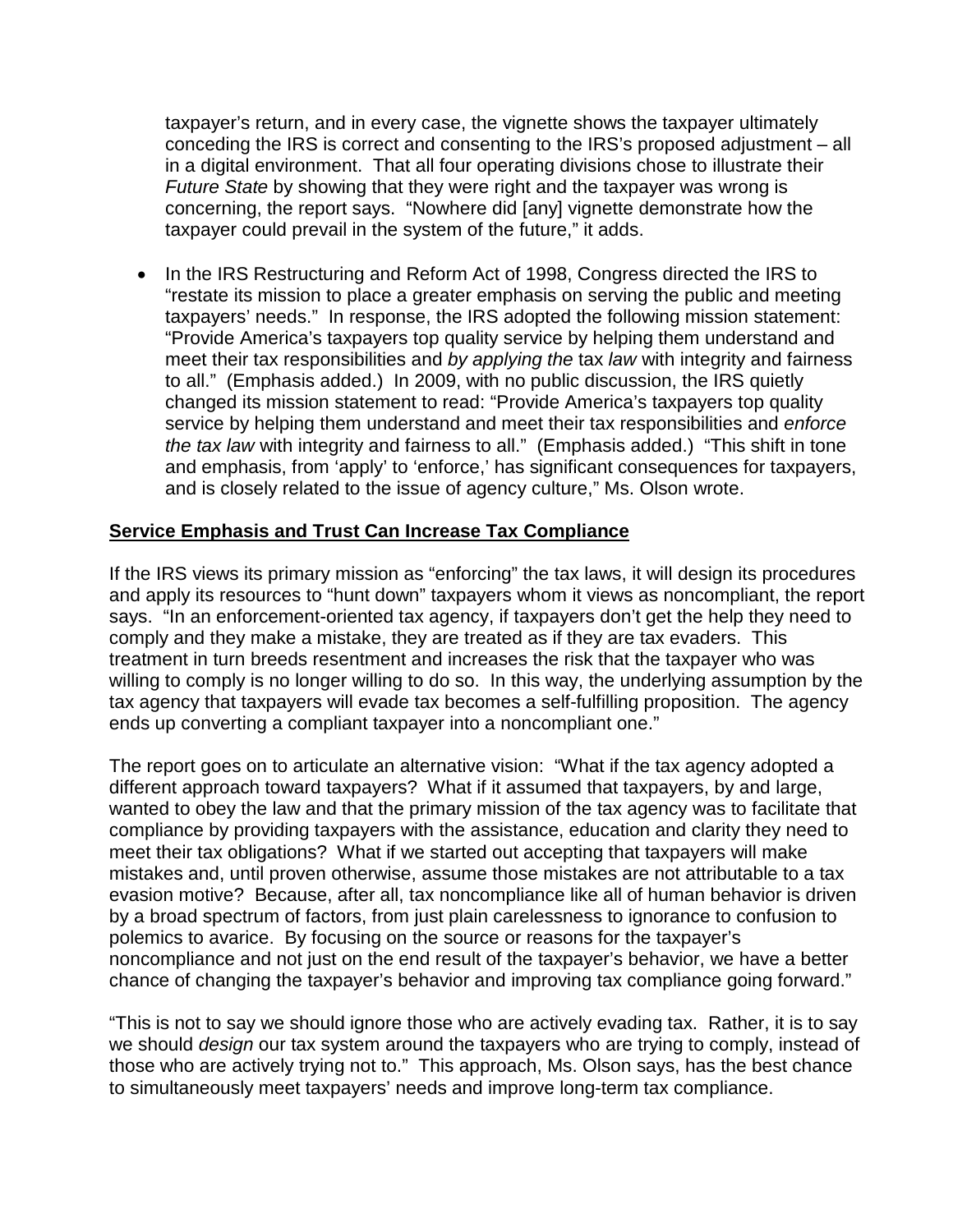The report says that significant cuts to the IRS budget since FY 2010 have limited the IRS's ability to meet taxpayers' needs and improve its technology systems. It recommends that Congress provide the IRS with additional funding and conduct more rigorous oversight so it can be assured the funding is well spent.

The full *[Special Focus](https://taxpayeradvocate.irs.gov/reports/2016-annual-report-to-congress/special-focus)* discussion can be accessed.

#### **SIMPLIFICATION OF THE TAX CODE**

"It has now been more than 30 years since Congress enacted the Tax Reform Act of 1986 to substantially simplify the tax code," the report says, "and since that time, the code has grown more complex by the year, as evidenced by the fact that Congress has made more than 5,900 changes to the code – an average of more than one a day – just since 2001. The compliance burdens the tax code imposes on taxpayers and the IRS alike are overwhelming, and we urge Congress to act this year to vastly simplify it."

#### **"Tax Expenditures," in Relative Terms, Harm Unsophisticated Taxpayers**

The report says the tax code, which runs several million words, contains more than 200 tax deductions, credits, exclusions, and similar tax breaks, known collectively as "tax expenditures." In combination, the Treasury Department has estimated that tax expenditures in FY 2016 came to \$1.42 trillion – more than Congress appropriated to fund the entire federal government.

Complexity "rewards taxpayers who can afford expensive tax advice and discriminates against taxpayers who cannot," the report says. Given the number and complexity of tax expenditures, sophisticated taxpayers – or taxpayers who can afford to hire sophisticated tax advisors – are likely to claim most benefits for which they are eligible, while less sophisticated taxpayers often will miss them.

"The tax liability of an individual or a business should depend solely on how much is owed under the law – not on the taxpayer's or preparer's expertise in the law," the report says. "A simpler tax code would go a long way toward solving this problem and ensuring that similarly situated taxpayers pay the same tax."

## **Policy Trade-Offs**

The report acknowledges that the most costly tax expenditures benefit large numbers of taxpayers, and simplifying the tax code requires difficult policy trade-offs.

For example, the employer exclusion for medical insurance premiums and medical care is designed to encourage employers to provide health insurance coverage for their employees. The various tax breaks for retirement plan contributions and earnings, such as Section 401(k) plans and Individual Retirement Accounts (IRAs), are designed to encourage retirement savings. The deduction for charitable contributions is designed to encourage greater financial support for nonprofit organizations. The deduction for mortgage interest is designed to encourage home ownership. The elimination of these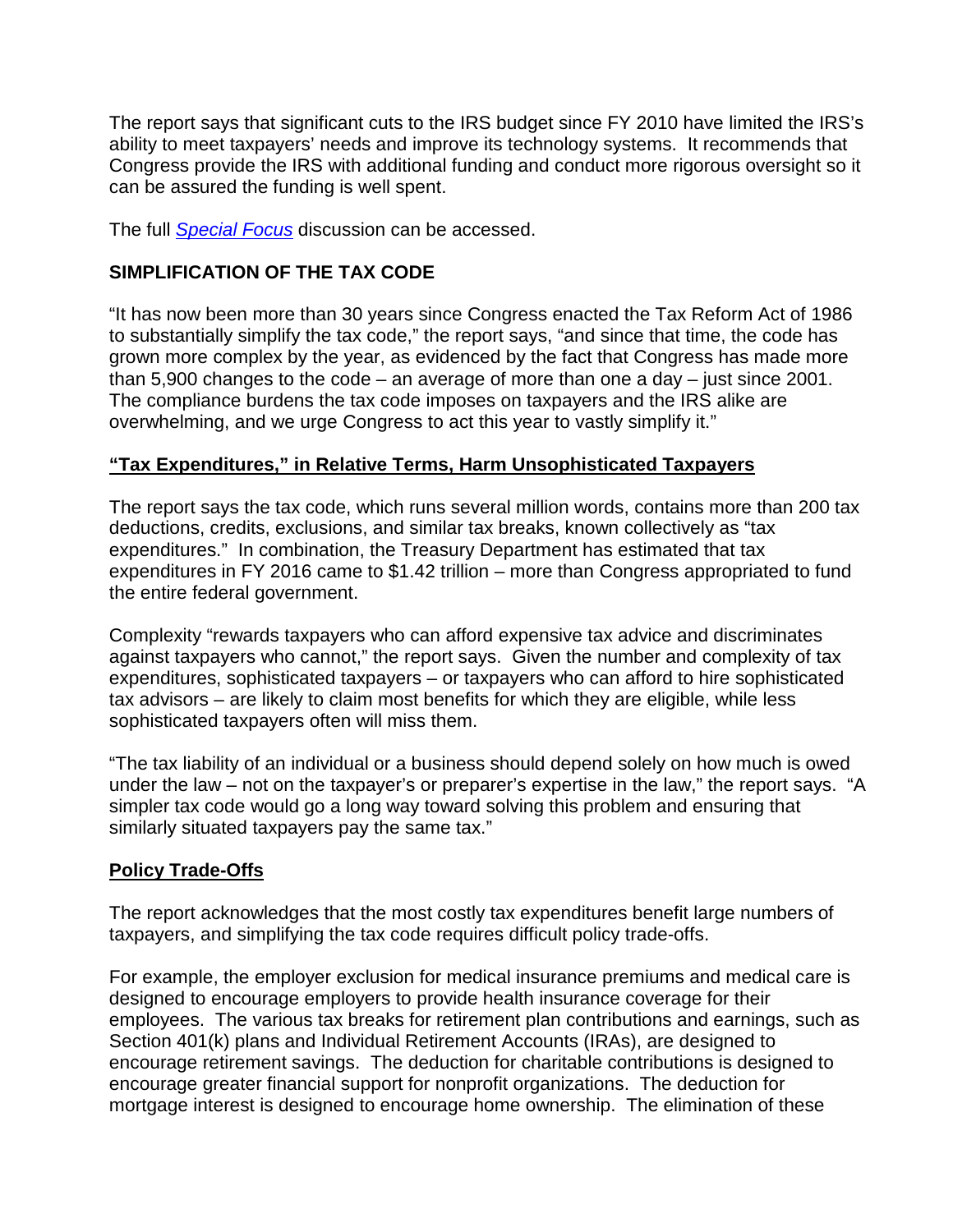benefits could have undesirable effects – less health insurance, less retirement savings, smaller charitable contributions, and less home ownership, the report says.

#### **Zero-Based Budget Approach Recommended**

Despite the popularity of many tax expenditures, the report urges comprehensive tax simplification. "We believe that taxpayers will support tax reform by wide margins if they better understand the trade-offs involved and can be part of an informed dialogue," the report says. "If tax reform is enacted on a revenue-neutral basis, the average taxpayer's bill will not go up, and taxpayers will be much happier to have a simpler and more transparent system. They will understand how much tax they are paying, they will understand how their tax is computed, and many will save time and money because they no longer will have to pay fees to have their returns prepared."

Ms. Olson makes clear she is not recommending the elimination of all tax expenditures. Rather, the report recommends that Congress aim to simplify the tax code significantly and use a "zero-based budgeting" approach. "The starting point for discussion would be a tax code without any exclusions or reductions in income or tax," the report says. "A tax break or IRS-administered social program would be added back only if lawmakers decide, on balance, that the public policy benefits of running the provision or program through the tax code outweigh the tax complexity burden the provision creates for taxpayers and the IRS. At the end of the exercise, tax rates can be set at whatever level is required to raise the amount of revenue that Congress determines is appropriate."

The report highlights several areas of complexity that it recommends Congress address, either as part of comprehensive tax simplification or on a stand-alone basis. They include repealing the Alternative Minimum Tax for individuals, consolidating the family status provisions in the tax code, consolidating at least 12 incentives to save or spend for education, consolidating at least 15 incentives to save for retirement, simplifying worker classification determinations to minimize employee-versus-independent-contract disputes, eliminating or reducing procedural incentives to enact tax provisions that expire and require periodic renewal (sunsets), eliminating or reducing the gradual phase-out of tax benefits as income rises, and streamlining the more than 170 civil penalties contained in the tax code.

## **Restructuring Family Status Provisions to Reduce Taxpayer Burden and Increase Tax Compliance**

The report contains a separate section that proposes to simplify one of the most complex set of provisions in the tax code – the family status-related provisions. These provisions include filing status, personal and dependency exemptions, the child tax credit and additional child tax credit, the earned income tax credit, the child and dependent care credit, and the separated spouse rule under section 7703(b) of the tax code.

"While literally every tax return involves at least two of the Family Status provisions, the IRS is hard-pressed to independently verify the accuracy of the status claimed," the report says. "Over the years, it has used different government databases and developed 'rules' that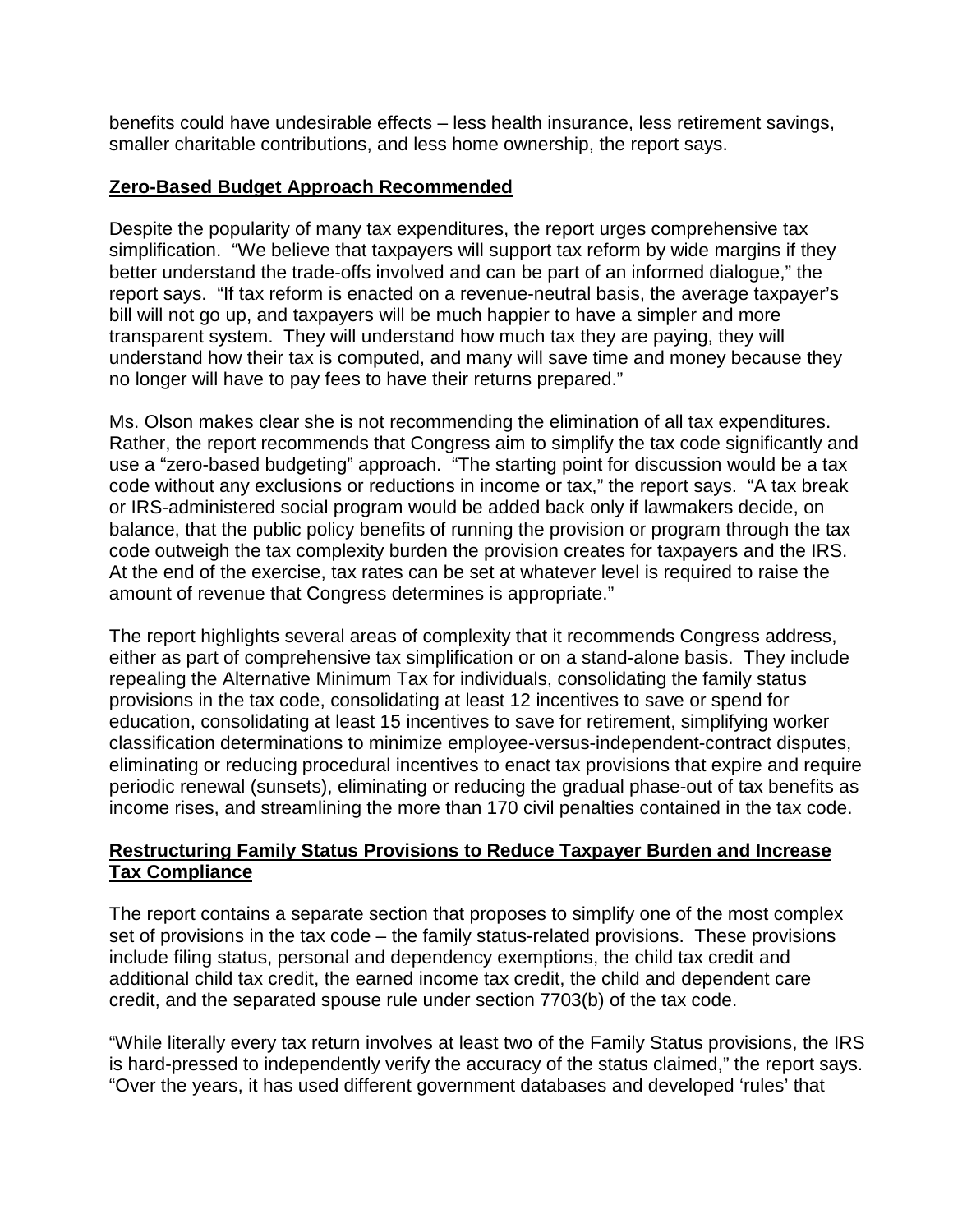assist it in identifying questionable claims of filing status or credits. But these rules fail to account for the fluid nature of household composition."

To reduce taxpayer burden and increase tax compliance, the report recommends that Congress consolidate the existing family status-related provisions into two categories: (1) a Family Credit and (2) an Earned Income Tax Credit. The refundable Family Credit would reflect the costs of maintaining a household and raising a family, while the refundable Earned Income Tax Credit would provide a work incentive and subsidy for low income individuals.

## **OTHER KEY ISSUES ADDRESSED**

Federal law requires the Annual Report to Congress to identify at least 20 of the "most serious problems" encountered by taxpayers and to make administrative and legislative recommendations to mitigate those problems. Overall, this year's report identifies 20 problems, makes dozens of recommendations for administrative change, makes 10 recommendations for legislative change, and analyzes the 10 tax issues most frequently litigated in the federal courts.

Among the problems addressed are the following:

**Taxpayer Bill of Rights.** The report credits the IRS with adopting the Taxpayer Bill of Rights and conducting an extensive public outreach campaign to make the public aware of it. However, despite a directive in the Protecting Americans from Tax Hikes Act of 2015 that the Commissioner "ensure that employees of the Internal Revenue Service are familiar with and act in accord with" the Taxpayer Bill of Rights, the report says the IRS has not done enough to educate its employees and incorporate the Taxpayer Bill of Rights into its operations.

**Fraud Detection and Refund Delays.** The report credits the IRS with improving its detection of refund fraud and identity theft on submitted tax returns but expresses concern that the agency's fraud detection filters have a high degree of inaccuracy and thereby cause significant headaches and refund delays for hundreds of thousands of taxpayers who file accurate returns. During 2016, many of the filters and business rules the IRS used to detect bogus claims had false positive rates in excess of 50 percent, meaning that more than half the returns flagged were legitimate. One process had a false positive rate of about 91 percent.

**Private Debt Collection.** The report describes the IRS's implementation of the private debt collection program mandated by Congress. It expresses concern that the IRS Office of Chief Counsel has provided questionable legal advice that may constitute "a resultsoriented end-run around the statute." Specifically, section 6306 of the tax code authorizes the IRS to enter into qualified tax collection contracts in which private collection agencies may "request full payment" from a taxpayer or, if the taxpayer cannot make full payment, "offer the taxpayer an installment agreement providing for full payment . . . during a period not to exceed five years." Notwithstanding that this authority only authorizes private collection agencies to collect "full" payments during a period "not to exceed five years," the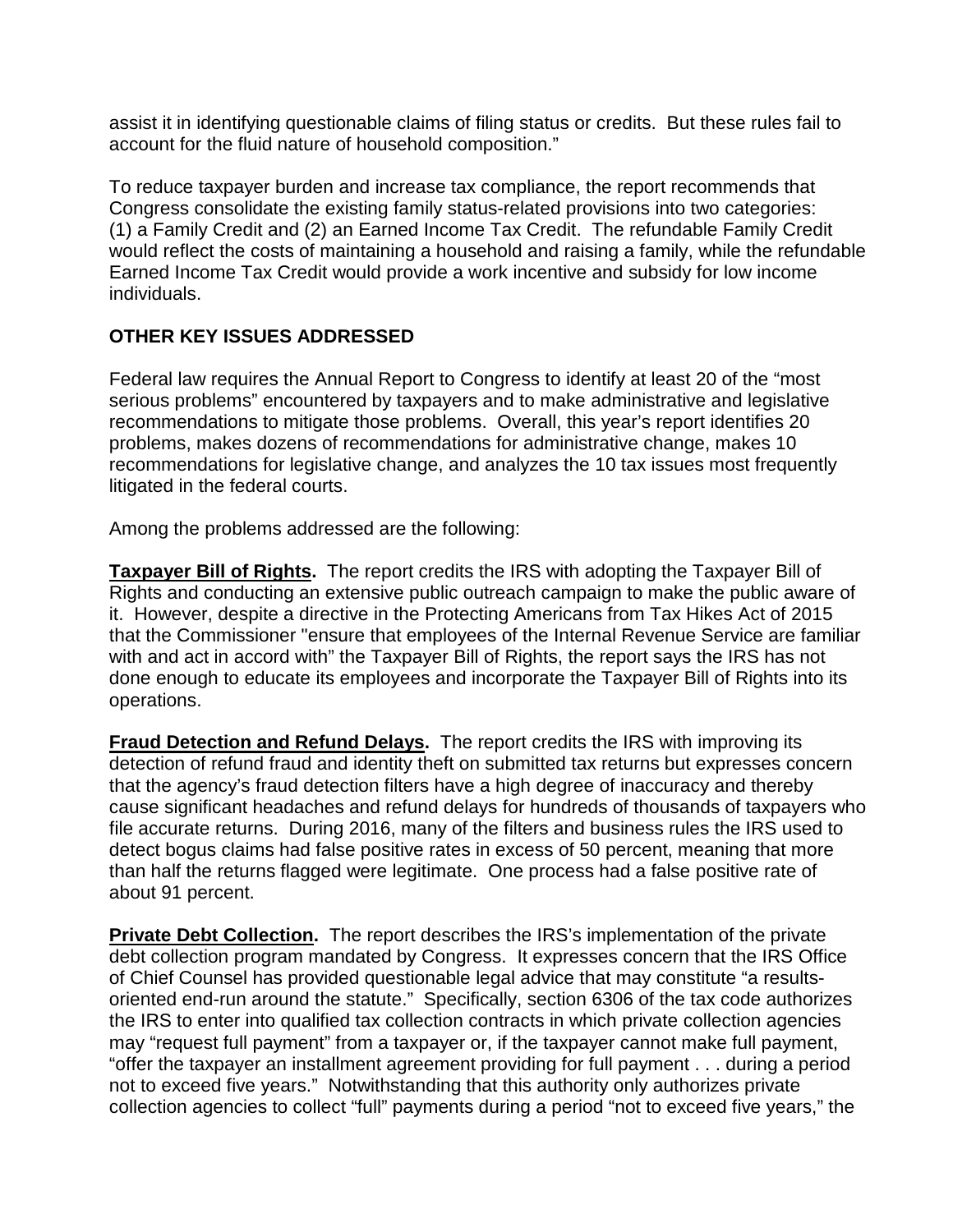Office of Chief Counsel has opined that private collection agencies may make repeated calls to taxpayers to request partial payments and may effectively offer installment agreements that exceed five years by obtaining "IRS approval of a taxpayer's request."

# **TAS RESEARCH STUDIES AND LITERATURE REVIEWS**

Volume 2 of the report contains five new research studies, including a study examining the effect of IRS service delivery choices on different demographic groups; a study of the subsequent filing behavior of taxpayers who claimed the Earned Income Tax Credit, apparently in error, and were then sent an educational letter from the National Taxpayer Advocate; and the importance of IRS financial analysis when placing taxpayers into installment agreements to minimize the likelihood of defaults and future noncompliance.

For the first time, the National Taxpayer Advocate's report also contains a third volume that presents literature reviews on seven tax administration topics that reflect information gathered from related fields, such as psychology, organizational theory, network theory, and marketing. The literature reviews present information on taxpayer service in other countries, incorporation of taxpayer rights in tax administration, behavioral science lessons for tax compliance, geographic considerations for tax administration, customer considerations for online accounts, options for alternative dispute resolution, and reductions of "false positive" determinations in fraud detection.

\* \* \* \* \*

Please visit [www.TaxpayerAdvocate.irs.gov/2016AnnualReport](http://www.taxpayeradvocate.irs.gov/2016AnnualReport) for more information.

## **Related Items:**

- Complete Report: 2016 [Annual Report to Congress](http://www.taxpayeradvocate.irs.gov/reports/2016-annual-report-to-congress/full-report)
- [Executive Summary](https://taxpayeradvocate.irs.gov/Media/Default/Documents/2016-ARC/ARC16_ExecSummary.pdf)

\* \* \* \* \*

#### **About the International Conference on Taxpayer Rights**

The National Taxpayer Advocate has organized and will convene the second International Conference on Taxpayer Rights in Vienna, Austria, on March 13-14, 2017. The conference will be hosted by the Institute for Austrian and International Tax Law at WU (Vienna University of Economics and Business) and sponsored by Tax Analysts. Registration is now open on the [Taxpayer Rights Conference](https://taxpayerrightsconference.com/) website. The conference will bring together government officials, scholars, and practitioners from around the world to explore how global taxpayer rights serve as the foundation for effective tax administration. The inaugural International Conference on Taxpayer Rights, organized by the National Taxpayer Advocate in 2015, attracted more than 170 attendees from 22 countries. "The first conference was a great success and an important step toward developing an